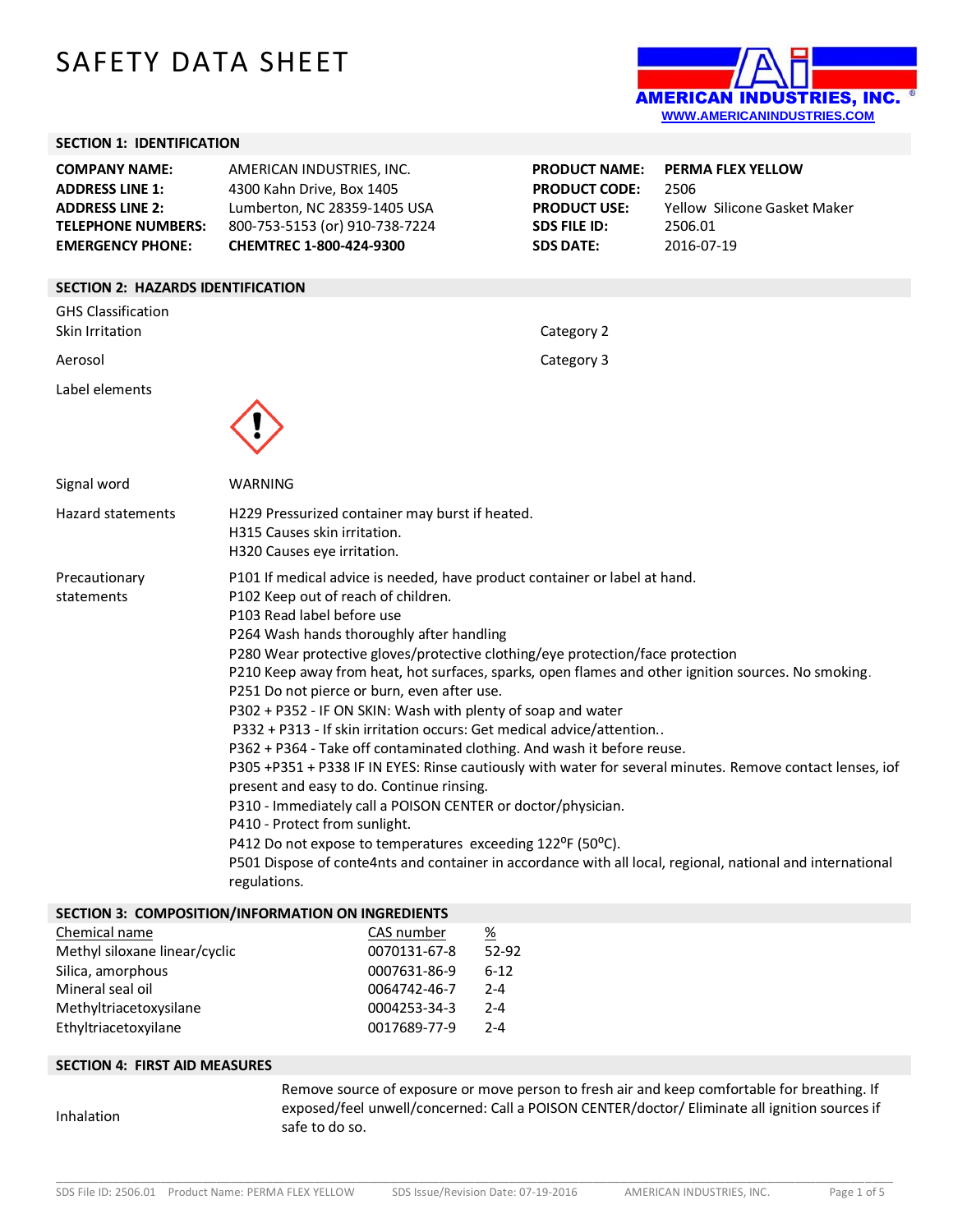| Skin contact                                                     | Take off immediately all contaminated clothing, shoes and leather goods (e.g. watchbands, belts).<br>Gently blot or brush away excess product. Wash with plenty of lukewarm, gently flowing water<br>for a duration of 15-20 minutes. Call a POISON CENTER/doctor if you feel<br>unwell. Store contaminated clothing under water and wash before reuse or discard.                                                                                                                   |
|------------------------------------------------------------------|--------------------------------------------------------------------------------------------------------------------------------------------------------------------------------------------------------------------------------------------------------------------------------------------------------------------------------------------------------------------------------------------------------------------------------------------------------------------------------------|
| Eye contact                                                      | Remove source of exposure or move person to fresh air. Rinse eyes cautiously with lukewarm,<br>gently flowing water for several minutes, while holding the eyelids open. Remove contact lenses,<br>if present and easy to do. Continue rinsing for a duration of 15-20<br>minutes. Take care not to rinse contaminated water into the unaffected eye or onto the face. If<br>eye irritation persists: Get medical advice/attention.                                                  |
| Ingestion                                                        | Rinse mouth. Do NOT induce vomiting. Immediately call a POISON CENTER/doctor/. If vomiting<br>occurs naturally, lie on your side, in the recovery position. Never give anything by mouth to an<br>unconscious or convulsing victim. Keep person warm and quiet.                                                                                                                                                                                                                      |
| <b>SECTION 5: FIRE-FIGHTING MEASURES</b>                         |                                                                                                                                                                                                                                                                                                                                                                                                                                                                                      |
| Suitable extinguishing media                                     | Use water, fog, dry chemical, or carbon dioxide. Carbon dioxide can displace oxygen. Use caution<br>when applying carbon dioxide in confined spaces. Simultaneous use of foam and water on the<br>same surface is to be avoided as water destroys the foam.                                                                                                                                                                                                                          |
| Unsuitable extinguishing media                                   | Water may be ineffective but can be used to cool containers exposed to heat or flame.                                                                                                                                                                                                                                                                                                                                                                                                |
| Specific hazards arising from the<br>chemical                    | Contents under pressure. Keep away from ignition sources and open flames. Exposure of<br>containers to extreme heat and flames can cause them to rupture often with violent force.<br>Aerosol cans may rupture when heated. Heated cans may burst. In fire, will decompose to carbon<br>dioxide, carbon monoxide.                                                                                                                                                                    |
| Special protective equipment<br>and precautions for firefighters | Wear protective pressure self-contained breathing apparatus (SCBA) and full turnout gear.<br>Care should always be exercised in dust/mist areas.                                                                                                                                                                                                                                                                                                                                     |
| Fire-fighting procedures                                         | Isolate immediate hazard area and keep unauthorized personnel out. Stop spill/release if it can be<br>done safely. Move undamaged containers from immediate hazard area if it can be done safely.<br>Water spray may be useful in minimizing or dispersing vapors and to protect personnel. Dispose of<br>fire debris and contaminated extinguishing water in accordance with official regulations.                                                                                  |
| <b>SECTION 6: ACCIDENTAL RELEASE MEASURES</b>                    |                                                                                                                                                                                                                                                                                                                                                                                                                                                                                      |
| <b>Emergency Procedures</b>                                      | Flammable/combustible material.<br>ELIMINATE all ignition sources (no smoking, flares, sparks, or flames in immediate area). Stay<br>upwind; keep out of low areas. Immediately turn off or isolate any source of ignition. Keep<br>unnecessary people away; isolate hazard area and deny entry. Do not touch or walk through<br>spilled material. Clean up immediately. Use absorbent sweeping compound to soak up material<br>and put into suitable container for proper disposal. |
| Personal precautions                                             | ELIMINATE all ignition sources (no smoking, flares, sparks, or flames in immediate area). Use<br>explosion proof equipment. Avoid breathing vapor. Avoid contact with skin, eye or clothing. Do<br>not touch damaged containers or spilled materials unless wearing appropriate protective<br>clothing.                                                                                                                                                                              |
| <b>Environmental precautions</b>                                 | Stop spill/release if it can be done safely. Prevent spilled material from entering sewers, storm<br>drains, other unauthorized drainage systems and natural waterways by using sand, earth, or other<br>appropriate barriers.                                                                                                                                                                                                                                                       |
| Recommended Equipment                                            | Positive pressure, full-face piece self-contained breathing apparatus(SCBA), or positive pressure<br>supplied air respirator with escape SCBA (NIOSH approved).                                                                                                                                                                                                                                                                                                                      |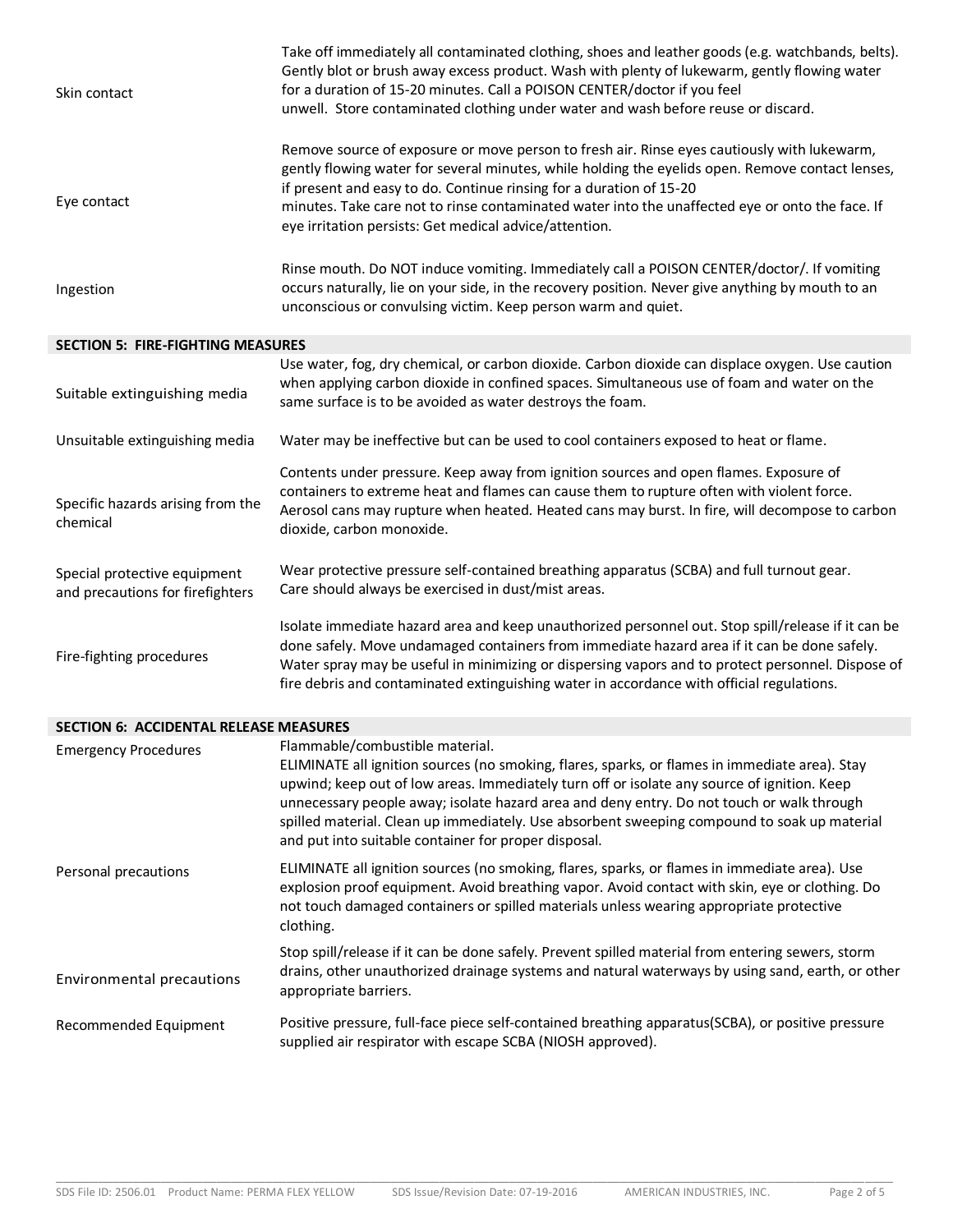## **SECTION 7: HANDLING AND STORAGE**

| Precautions for safe handling                                   | stored.                            |                                                                        | For industrial and institutional use only. For use by trained personnel only. Keep away from<br>children. Wash hands after use. Do not get in eyes, on skin or on clothing. Do not breathe vapors<br>or mists. Use good personal hygiene practices. Eating, drinking and smoking in work areas is<br>prohibited. Remove contaminated clothing and protective equipment before entering eating<br>areas. Eyewash stations and showers should be available in areas where this material is used and                                                                                                                                                                                                                                                                                                                                                                                                               |                                      |
|-----------------------------------------------------------------|------------------------------------|------------------------------------------------------------------------|-----------------------------------------------------------------------------------------------------------------------------------------------------------------------------------------------------------------------------------------------------------------------------------------------------------------------------------------------------------------------------------------------------------------------------------------------------------------------------------------------------------------------------------------------------------------------------------------------------------------------------------------------------------------------------------------------------------------------------------------------------------------------------------------------------------------------------------------------------------------------------------------------------------------|--------------------------------------|
| <b>Ventilation Requirements</b>                                 |                                    | local ventilation is recommended to control emissions near the source. | Use only with adequate ventilation to control air contaminants to their exposure limits. The use of                                                                                                                                                                                                                                                                                                                                                                                                                                                                                                                                                                                                                                                                                                                                                                                                             |                                      |
| Conditions for safe storage,<br>including any incompatibilities |                                    |                                                                        | Keep container(s) tightly closed and properly labeled. Store in cool, dry, well-ventilated areas<br>away from heat, direct sunlight and incompatibilities. Store in approved containers and protect<br>against physical damage. Keep containers securely sealed when not in use. Indoor storage should<br>meet OSHA standards and appropriate fire codes. Containers that have been opened must be<br>carefully resealed to prevent leakage. Empty container retain residue and may be dangerous.<br>Do not cut, drill, grind, weld, or perform similar operations on or near containers. Do not<br>pressurize containers to empty them. Ground all structures, transfer containers and equipment to<br>conform to the national electrical code. Use procedures that prevent static electrical sparks. Static<br>electricity may accumulate and create a fire hazard. Store at temperatures below 120°F (49°C). |                                      |
| SECTION 8: EXPOSURE CONTROLS/PERSONAL PROTECTION                |                                    |                                                                        |                                                                                                                                                                                                                                                                                                                                                                                                                                                                                                                                                                                                                                                                                                                                                                                                                                                                                                                 |                                      |
| Component                                                       | <b>OSHA</b><br><b>TWA</b><br>(ppm) | <b>OSHA</b><br><b>TWA</b><br>(mg/m3)                                   | <b>OSHA</b><br>Tables<br>$Z_1, 2, 3$                                                                                                                                                                                                                                                                                                                                                                                                                                                                                                                                                                                                                                                                                                                                                                                                                                                                            | <b>NIOSH</b><br><b>TWA</b><br>(mgm3) |
| Mineral Seal Oil (0064742-46-7)                                 | 500                                | 2000                                                                   | $\mathbf{1}$                                                                                                                                                                                                                                                                                                                                                                                                                                                                                                                                                                                                                                                                                                                                                                                                                                                                                                    |                                      |
| Silica, Amorphous (0007631-86-9)                                | 20(b)                              | 80 mg/m3<br>Percent<br>$SiO2+2$                                        | 1,3                                                                                                                                                                                                                                                                                                                                                                                                                                                                                                                                                                                                                                                                                                                                                                                                                                                                                                             | 6                                    |
| Eye/face protection                                             |                                    |                                                                        | Chemical goggles, safety glasses with side shields or vented/splash proof goggles. Contact lenses<br>may absorb irritants. Particles may adhere to lenses and cause corneal damage                                                                                                                                                                                                                                                                                                                                                                                                                                                                                                                                                                                                                                                                                                                              |                                      |
| Skin protection                                                 |                                    | prolonged contact. Avoid unnecessary skin contact.                     | Wear gloves, long sleeved shirt, long pants and other protective clothing as required to minimize<br>skin contact. Use of gloves approved to relevant standards made from the following materials<br>may provide suitable chemical protection: PVC, neoprene or nitrile rubber gloves. Suitability and<br>durability of a glove is dependent on usage, e.g. frequency and duration of contact, chemical<br>resistance of glove material, glove thickness, dexterity. Always seek advice from glove suppliers.<br>Contaminated gloves should be replaced. Chemical-resistant clothing is recommended to avoid                                                                                                                                                                                                                                                                                                    |                                      |

Respiratory protection

Appearance and the second second

If engineering controls do not maintain airborne concentrations to a level which is adequate to protect worker, a respiratory protection program that meets or is equivalent to OSHA 29 CFR 1910.134 and ANSI Z88.2 should be followed. Check with respiratory protective equipment suppliers. Where air-filtering respirators are suitable, select an appropriate combination of mask and filter. Select a filter suitable for combined particulate/organic gases and vapors. When spraying more than one half can continuously or more than one can consecutively, use NIOSH approved respirator.

# **SECTION 9: PHYSICAL AND CHEMICAL PROPERTIES**

| Appearance  |                                         |
|-------------|-----------------------------------------|
| Color       | Yellow                                  |
| Form        | Paste                                   |
| Odor        | Acetic acid while curing then odorless. |
| Flash point | Flashpoint Above 212°F (100°C)          |
| Density     | 9.09656 lb/gal                          |
| Density VOC | $0.27290$ lb/gal                        |
|             |                                         |

\_\_\_\_\_\_\_\_\_\_\_\_\_\_\_\_\_\_\_\_\_\_\_\_\_\_\_\_\_\_\_\_\_\_\_\_\_\_\_\_\_\_\_\_\_\_\_\_\_\_\_\_\_\_\_\_\_\_\_\_\_\_\_\_\_\_\_\_\_\_\_\_\_\_\_\_\_\_\_\_\_\_\_\_\_\_\_\_\_\_\_\_\_\_\_\_\_\_\_\_\_\_\_\_\_\_\_\_\_\_\_\_\_\_\_\_\_\_\_\_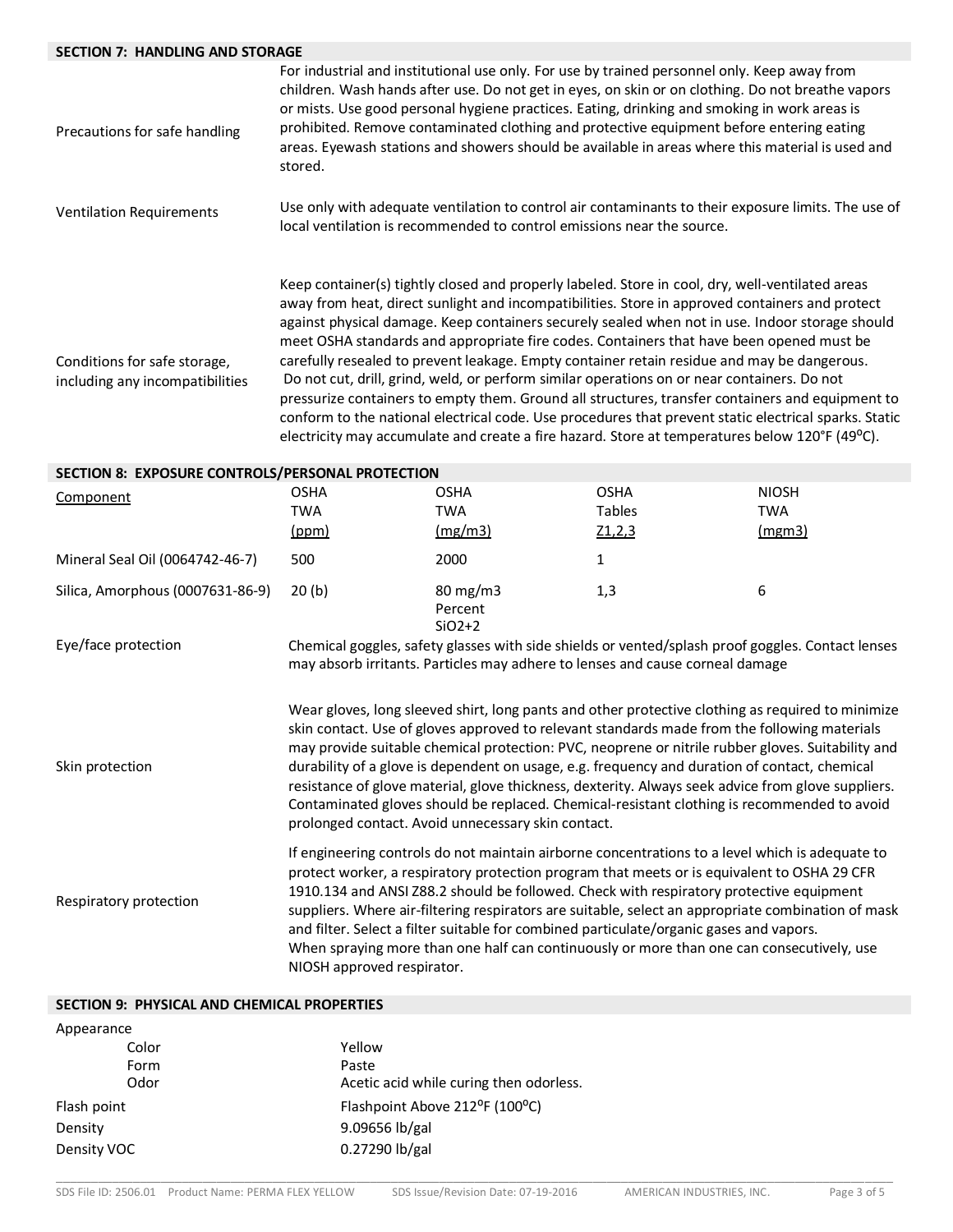| % VOC                                               | 3%                                                                                                                                                                                                              |
|-----------------------------------------------------|-----------------------------------------------------------------------------------------------------------------------------------------------------------------------------------------------------------------|
| <b>VOC Actual</b>                                   | 0.27290 lb/gal                                                                                                                                                                                                  |
| <b>VOC Actual</b>                                   | 32.70123 g/l                                                                                                                                                                                                    |
| <b>VOC Regulatory</b>                               | 0.27290 lb/gal                                                                                                                                                                                                  |
| <b>VOC Regulatory</b>                               | 32.70123 g/l                                                                                                                                                                                                    |
| Melting point/boiling point                         | N/A                                                                                                                                                                                                             |
| Auto-igniting                                       | N/A                                                                                                                                                                                                             |
| рH                                                  | N/A                                                                                                                                                                                                             |
| Solubility in water                                 | N/A                                                                                                                                                                                                             |
| Vapor density                                       | Slower than ether                                                                                                                                                                                               |
| Vapor pressure                                      | N/A                                                                                                                                                                                                             |
| Viscosity                                           | N/A                                                                                                                                                                                                             |
| <b>Evaporation Rate</b>                             | Slower than ether                                                                                                                                                                                               |
| <b>SECTION 10: STABILITY AND REACTIVITY</b>         |                                                                                                                                                                                                                 |
| Chemical stability                                  | Stable                                                                                                                                                                                                          |
| Possibility of hazardous reactions                  | Will not occur.                                                                                                                                                                                                 |
| Conditions to avoid                                 | High temperatures.                                                                                                                                                                                              |
| Hazardous decomposition products                    | In fire, will decompose to carbon monoxide and carbon dioxide.                                                                                                                                                  |
| Incompatible materials                              | None known.                                                                                                                                                                                                     |
| SECTION 11: TOXICOLOGICAL INFORMATION               |                                                                                                                                                                                                                 |
| Skin corrosion/irritation                           | Overexposure will cause defatting of skin. Causes skin irritation.                                                                                                                                              |
| Serious eye contact                                 | Overexposure will cause redness and burning sensation. Causes serious eye damage.                                                                                                                               |
| Carcinogenicity                                     | No data available.                                                                                                                                                                                              |
| Germ Cell Mutagenicity                              | No data available.                                                                                                                                                                                              |
| Reproductive toxicity                               | No data available                                                                                                                                                                                               |
| Respiratory/skin sensitization                      | No data available.                                                                                                                                                                                              |
| Specific target organ toxicity-single<br>exposure   | No data available.                                                                                                                                                                                              |
| Specific target organ toxicity-repeated<br>exposure | No data available.                                                                                                                                                                                              |
| Aspiration hazard                                   | No data available,                                                                                                                                                                                              |
| Acute toxicity                                      | Inhalation: effect of overexposure include irritation of respiratory tract, headache,<br>dizziness, nausea, and loss of coordination. Extreme overexposure may result in<br>unconsciousness and possibly death. |
| <b>SECTION 12: ECOLOGICAL INFORMATION</b>           |                                                                                                                                                                                                                 |

| Toxicity                      | No data available. |
|-------------------------------|--------------------|
| Persistence and degradability | No data available. |
| Bioaccumulative potential     | No data available. |
| Mobility in soil              | No data available. |
| Other adverse effects         | No data available. |